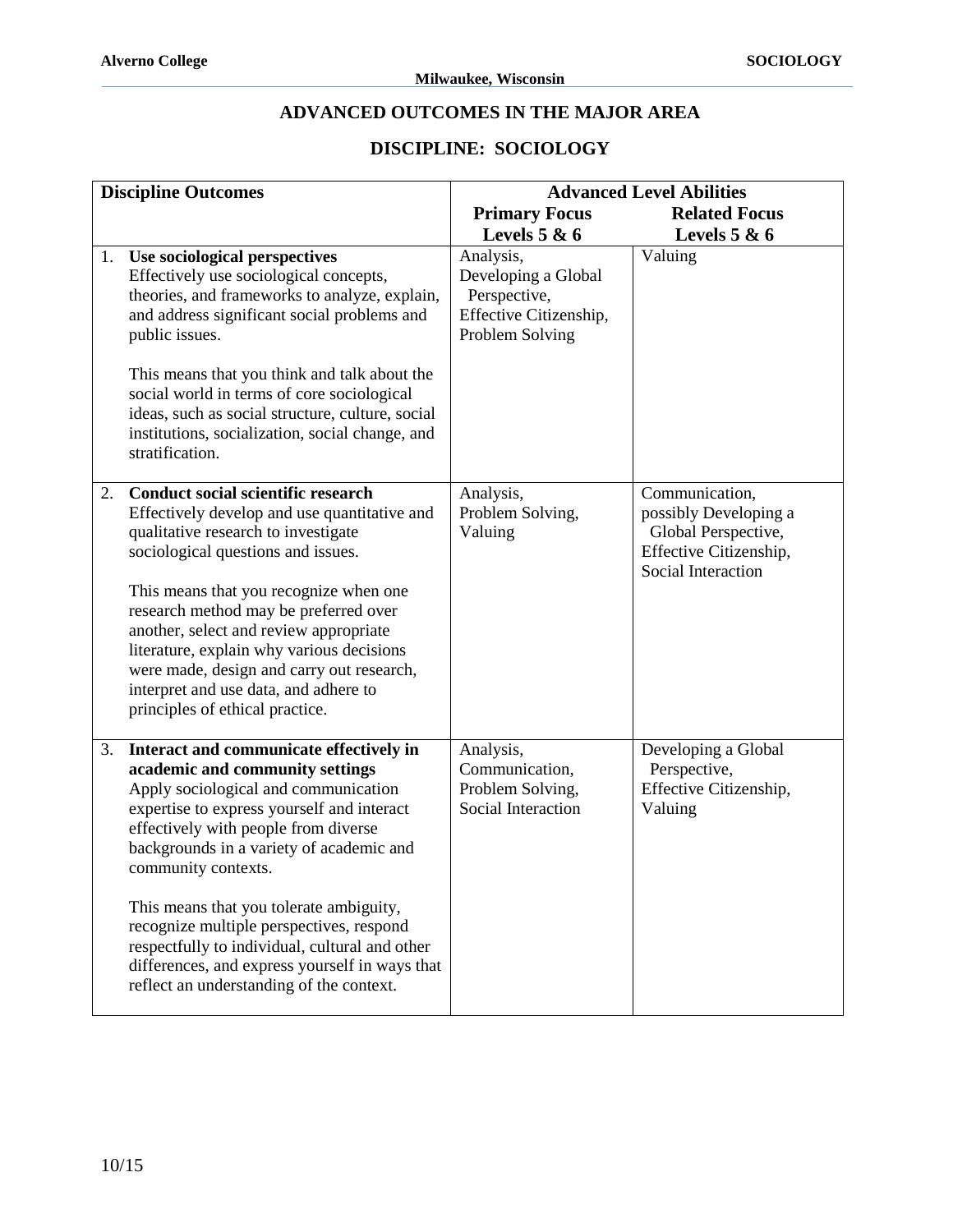| 4. | Articulate your social philosophy                                                            | Analysis,        | Communication,               |
|----|----------------------------------------------------------------------------------------------|------------------|------------------------------|
|    | Articulate your social philosophy and refine                                                 | Valuing          | Effective Citizenship,       |
|    | it in dialogue with others.                                                                  |                  | Problem Solving,             |
|    |                                                                                              |                  | Social Interaction           |
|    | This means that you use sociological                                                         |                  |                              |
|    | perspectives to consider ethical and moral                                                   |                  |                              |
|    | aspects of social customs and public policies,                                               |                  |                              |
|    |                                                                                              |                  |                              |
|    | engage diverse perspectives, and create                                                      |                  |                              |
|    | effective criteria for critically examining                                                  |                  |                              |
|    | your own and others' positions.                                                              |                  |                              |
|    |                                                                                              |                  |                              |
| 5. | <b>Conduct meaningful self-assessment</b>                                                    | Analysis,        | Valuing                      |
|    | Demonstrate insight into your individual                                                     | Problem Solving  |                              |
|    | style and accurately judge the quality of your                                               |                  |                              |
|    | performance in your major using specific                                                     |                  |                              |
|    | criteria in order to continually strengthen                                                  |                  |                              |
|    | your learning and abilities.                                                                 |                  |                              |
|    |                                                                                              |                  |                              |
|    | This means that you analyze your                                                             |                  |                              |
|    | performance over time and in a variety of                                                    |                  |                              |
|    | contexts to identify patterns of strengths and                                               |                  |                              |
|    | weaknesses, create meaningful learning                                                       |                  |                              |
|    | goals, and carry out your plans, all of which                                                |                  |                              |
|    | reflect a commitment to your continuous                                                      |                  |                              |
|    | improvement.                                                                                 |                  |                              |
|    |                                                                                              |                  |                              |
|    |                                                                                              |                  |                              |
| 6. | Develop key career skills and a clear                                                        | Analysis,        | <b>Effective Citizenship</b> |
|    | professional career path that is grounded                                                    | Problem Solving, |                              |
|    | in a values-based vision for your                                                            | Valuing          |                              |
|    | professional life                                                                            |                  |                              |
|    | This means that you put forth effort to: a)                                                  |                  |                              |
|    | determine what you want to be and do,                                                        |                  |                              |
|    | according to your values, desires, potential,                                                |                  |                              |
|    | and the job market's demands; b) identify                                                    |                  |                              |
|    | specific steps you must take to achieve your                                                 |                  |                              |
|    |                                                                                              |                  |                              |
|    | goal; c) clearly articulate how learning<br>experiences in and outside of the classroom      |                  |                              |
|    |                                                                                              |                  |                              |
|    | will help you achieve your future                                                            |                  |                              |
|    | professional goals; and d) develop career                                                    |                  |                              |
|    | skills in job searches, networking, applying                                                 |                  |                              |
|    | for positions, and interviewing. The career                                                  |                  |                              |
|    | path you identify is grounded in a values-                                                   |                  |                              |
|    | based vision for your professional life. You                                                 |                  |                              |
|    | recognize that valuing is a dynamic social                                                   |                  |                              |
|    | process of learning at the advanced level and                                                |                  |                              |
|    | is at the heart of choosing a career,                                                        |                  |                              |
|    | identifying the nature of contributions you                                                  |                  |                              |
|    | aspire to make, and selecting organizations<br>that have the institutional fit you look for. |                  |                              |